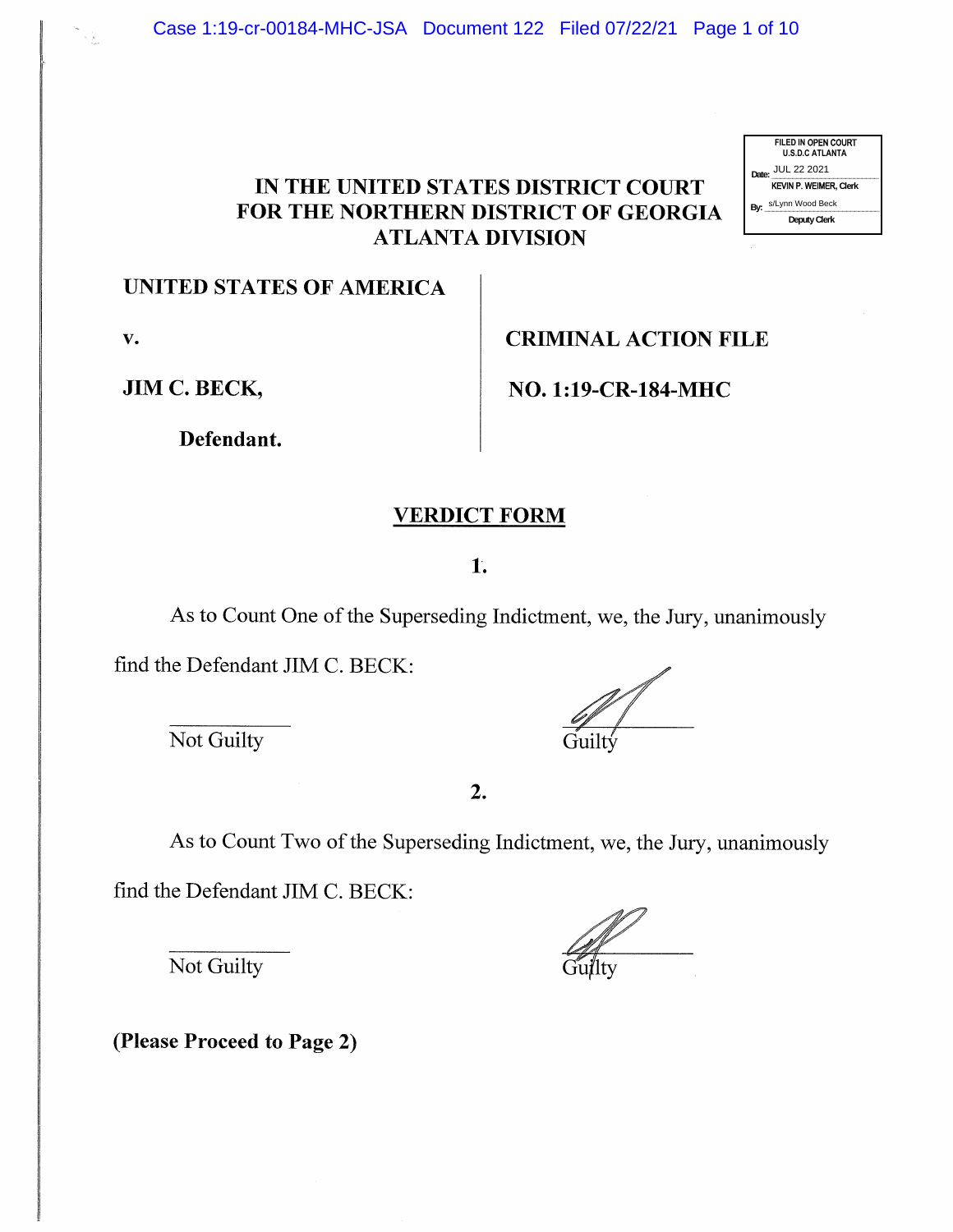As to Count Three of the Superseding Indictment, we, the Jury, unanimously find the Defendant JIM C. BECK:

Not Guilty

 $\overline{4}$ .

As to Count Four of the Superseding Indictment, we, the Jury, unanimously find the Defendant JIM C. BECK:

Not Guilty

5.

As to Count Six of the Superseding Indictment, we, the Jury, unanimously find the Defendant JIM C. BECK:

Not Guilty

| Gui≬ty |
|--------|

6.

As to Count Seven of the Superseding Indictment, we, the Jury,

unanimously find the Defendant JIM C. BECK:

 $\mathbb{Z}$ 

Not Guilty

(Please Proceed to Page 3)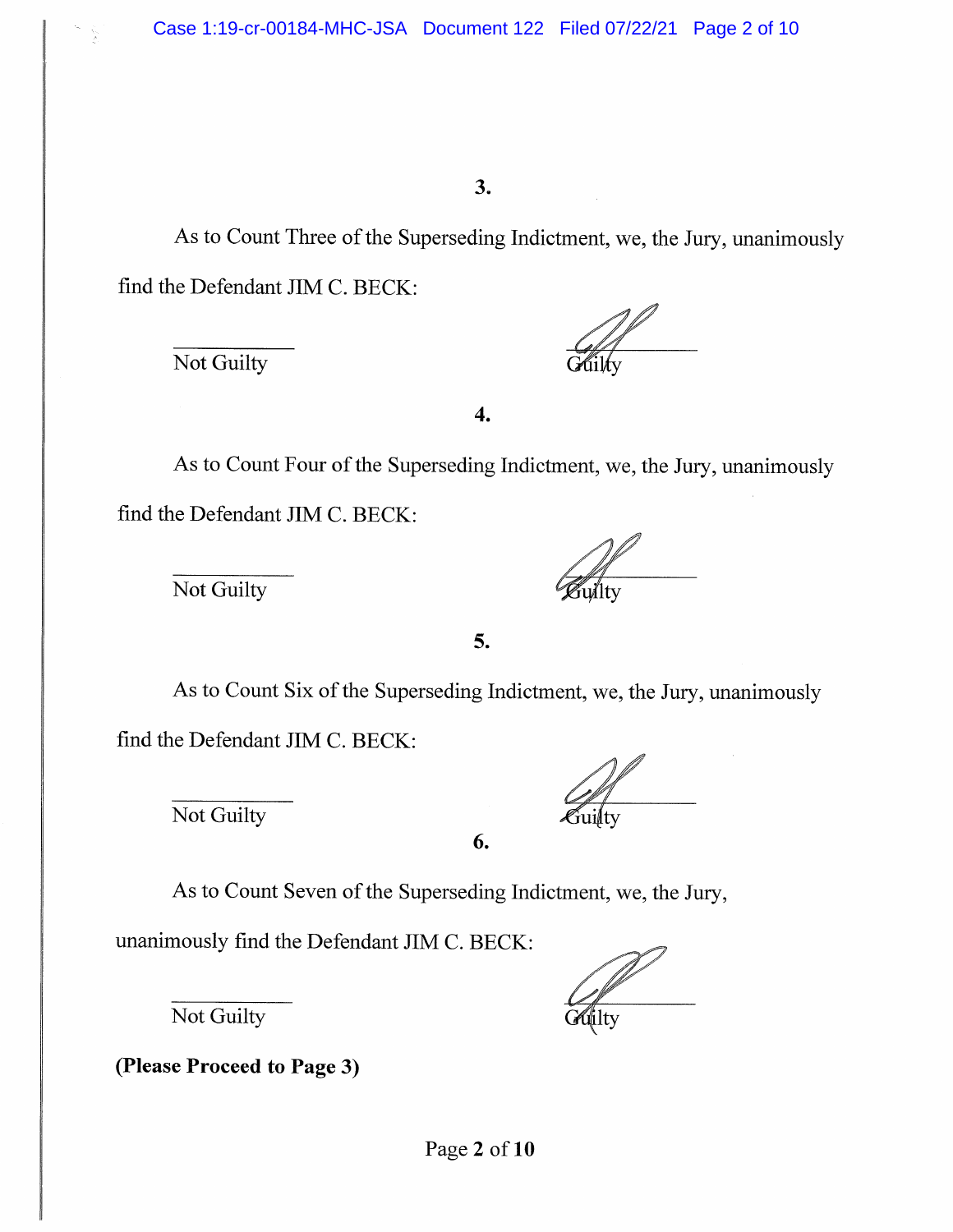As to Count Eight of the Superseding Indictment, we, the Jury, unanimously find the Defendant JIM C. BECK:

Not Guilty

8.

As to Count Eleven of the Superseding Indictment, we, the Jury, unanimously find the Defendant JIM C. BECK:

Not Guilty

9.

As to Count Thirteen of the Superseding Indictment, we, the Jury,

unanimously find the Defendant JIM C. BECK:

Not Guilty Guilty

10.

As to Count Fourteen of the Superseding Indictment, we, the Jury,

unanimously find the Defendant JIM C. BECK:

Not Guilty

(Please Proceed to Page 4)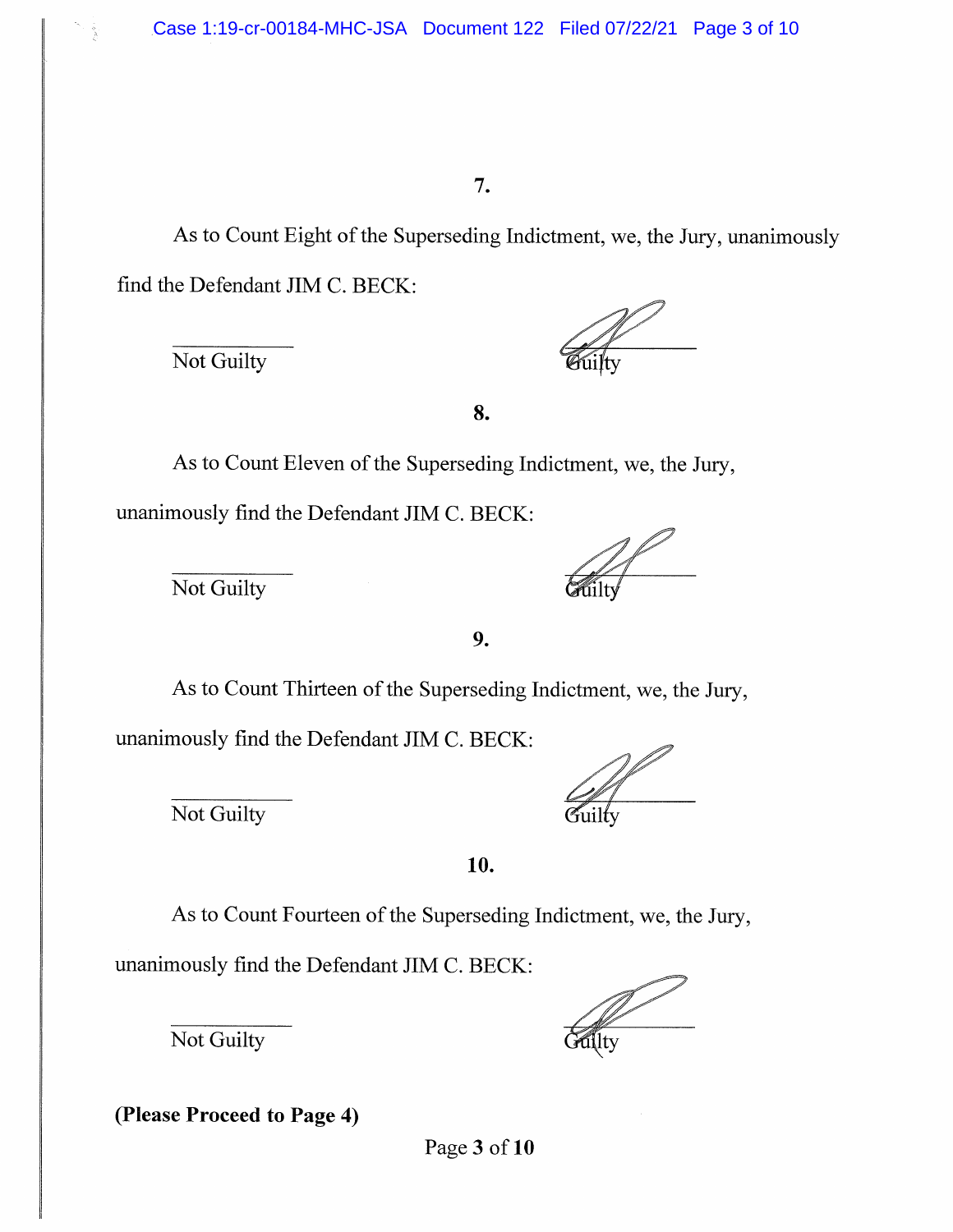As to Count Fifteen of the Superseding Indictment, we, the Jury, unanimously find the Defendant JIM C. BECK:

 $\overline{\text{Not } \text{Guilty}}$ 

 $\frac{1}{2}$ 

12.

As to Count Sixteen of the Superseding Indictment, we, the Jury, unanimously find the Defendant JIM C. BECK:

Not Guilty Guilty

13.

As to Count Seventeen of the Superseding Indictment, we, the Jury, unanimously find the Defendant JIM C. BECK:

Not Guilty

14.

As to Count Eighteen of the Superseding Indictment, we, the Jury,

unanimously find the Defendant JIM C. BECK:

Not Guilty Guilty

(Please Proceed to Page 5)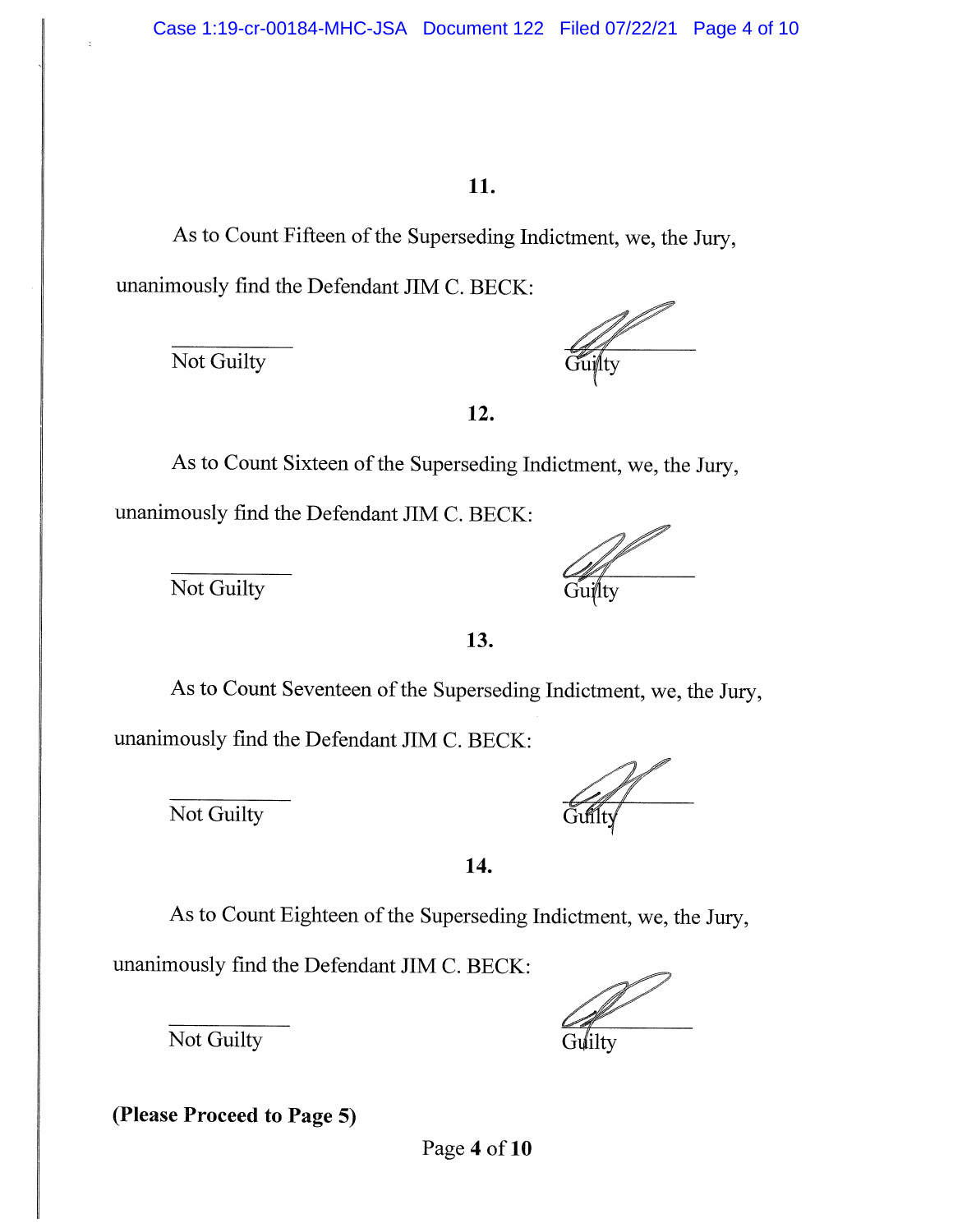As to Count Nineteen of the Superseding Indictment, we, the Jury, unanimously find the Defendant JIM C. BECK:

Not Guilty

16.

As to Count Twenty of the Superseding Indictment, we, the Jury, unanimously find the Defendant JIM C. BECK:

Not Guilty

17.

As to Count Twenty-One of the Superseding Indictment, we, the Jury,

unanimously find the Defendant JIM C. BECK:

Not Guilty

18.

As to Count Twenty-Two of the Superseding Indictment, we, the Jury,

unanimously find the Defendant JIM C. BECK:

Not Guilty

(Please Proceed to Page 6)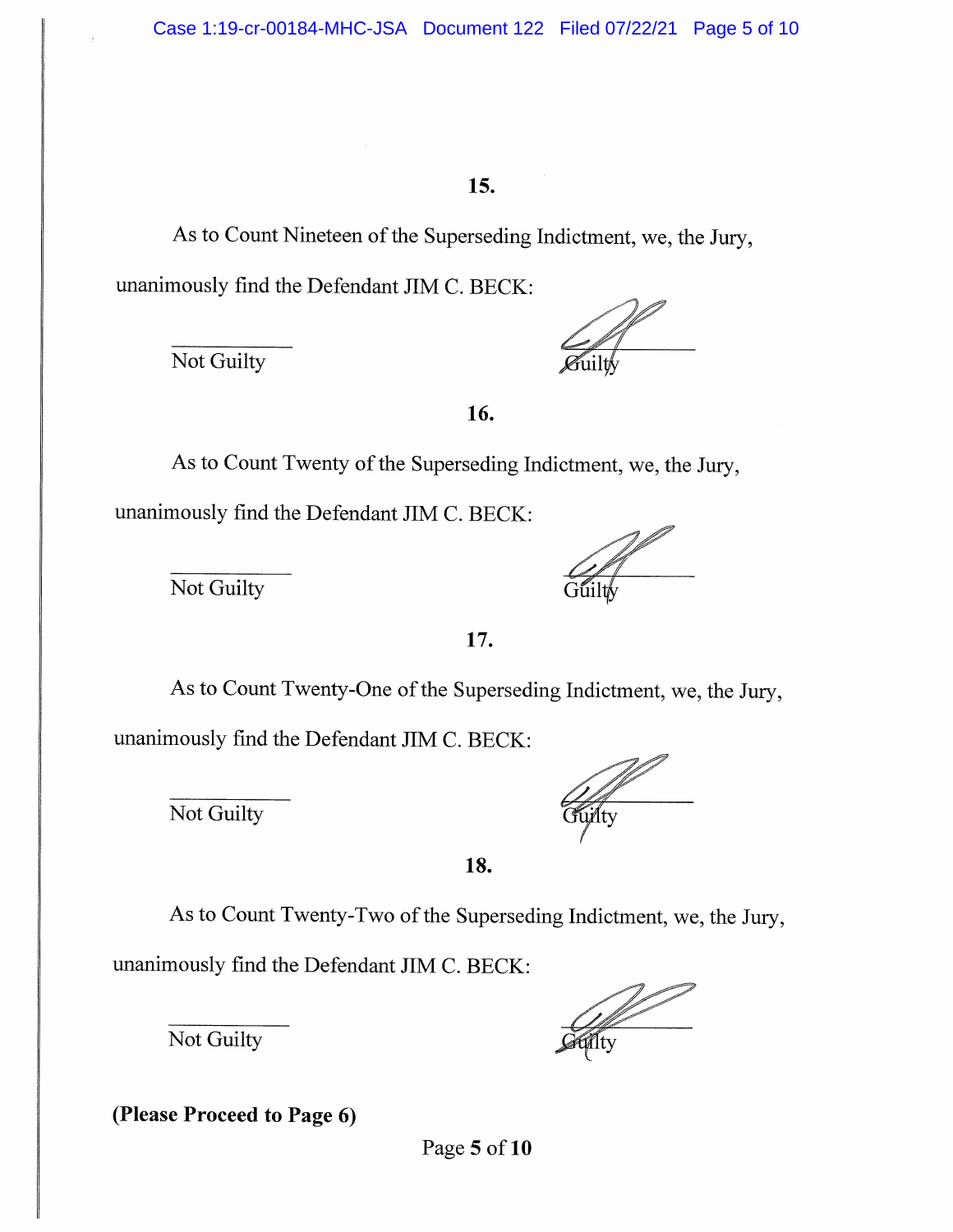As to Count Twenty-Three of the Superseding Indictment, we, the Jury, unanimously find the Defendant JIM C. BECK:

Not Guilty

20.

As to Count Twenty-Four of the Superseding Indictment, we, the Jury, unanimously find the Defendant JIM C. BECK:

Not Guilty

21.

As to Count Twenty-Five of the Superseding Indictment, we, the Jury, unanimously find the Defendant JIM C. BECK:

Not Guilty

| ulµy |  |
|------|--|

22.

As to Count Twenty-Six of the Superseding Indictment, we, the Jury,

unanimously find the Defendant JIM C. BECK:

Not Guilty

*Officially* 

(Please Proceed to Page 7)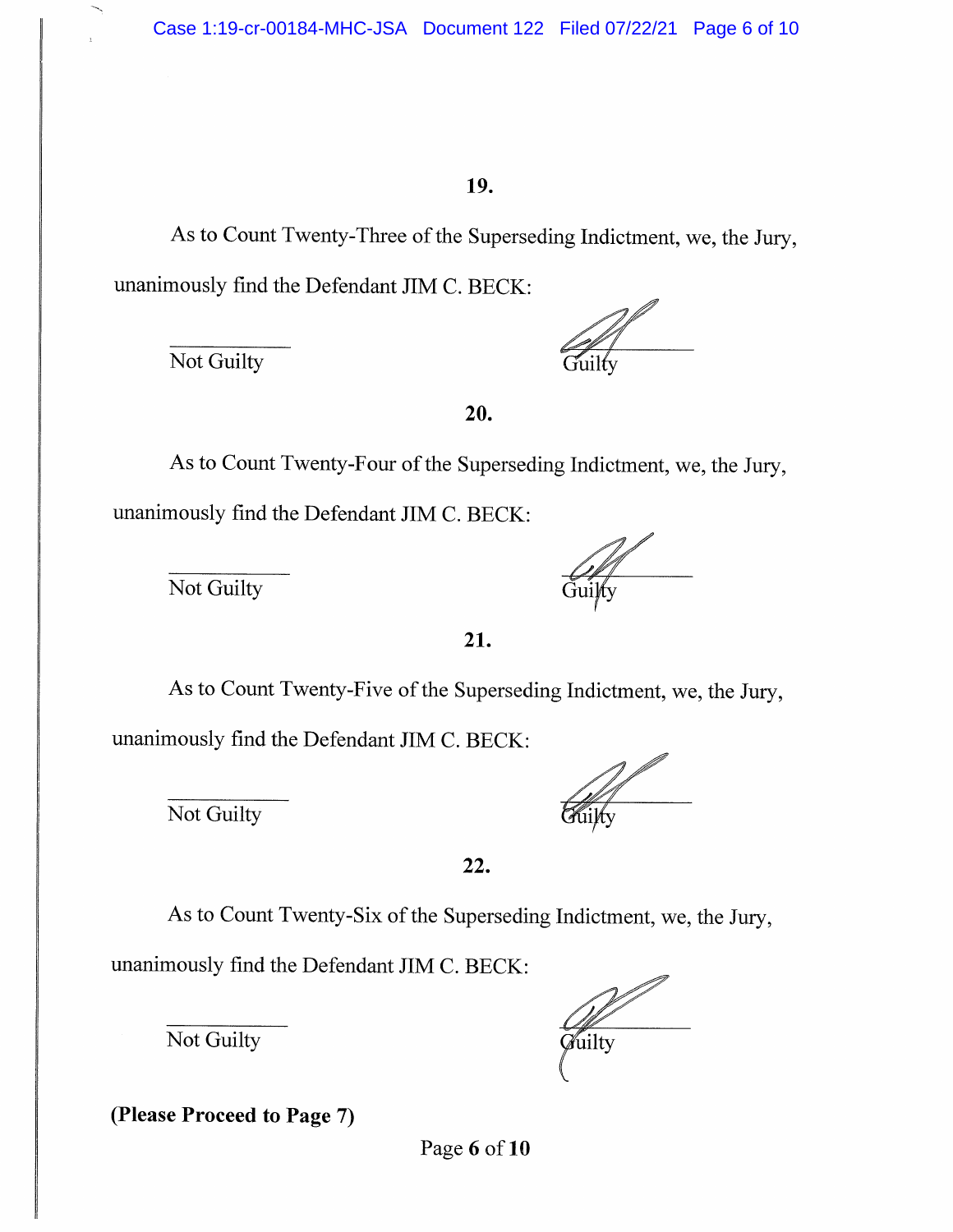As to Count Twenty-Seven of the Superseding Indictment, we, the Jury, unanimously find the Defendant JIM C. BECK:

Not Guilty

and a shi

24.

As to Count Twenty-Eight of the Superseding Indictment, we, the Jury, unanimously find the Defendant JIM C. BECK:

 $\frac{1}{\sqrt{1-\frac{1}{\sqrt{1+\frac{1}{\sqrt{1+\frac{1}{\sqrt{1+\frac{1}{\sqrt{1+\frac{1}{\sqrt{1+\frac{1}{\sqrt{1+\frac{1}{\sqrt{1+\frac{1}{\sqrt{1+\frac{1}{\sqrt{1+\frac{1}{\sqrt{1+\frac{1}{\sqrt{1+\frac{1}{1+\frac{1}{\sqrt{1+\frac{1}{1+\frac{1}{\sqrt{1+\frac{1}{1+\frac{1}{\sqrt{1+\frac{1}{1+\frac{1}{\sqrt{1+\frac{1}{1+\frac{1}{\sqrt{1+\frac{1}{1+\frac{1}{\sqrt{1+\frac{1}{1+\frac{1}{\sqrt{1+\frac{1}{1+\$ 

25.

As to Count Twenty-Nine of the Superseding Indictment, we, the Jury, unanimously find the Defendant JIM C. BECK:

Not Guilty

26.

As to Count Thirty of the Superseding Indictment, we, the Jury,

unanimously find the Defendant JIM C. BECK:

Not Guilty

(Please Proceed to Page 8)

**Country**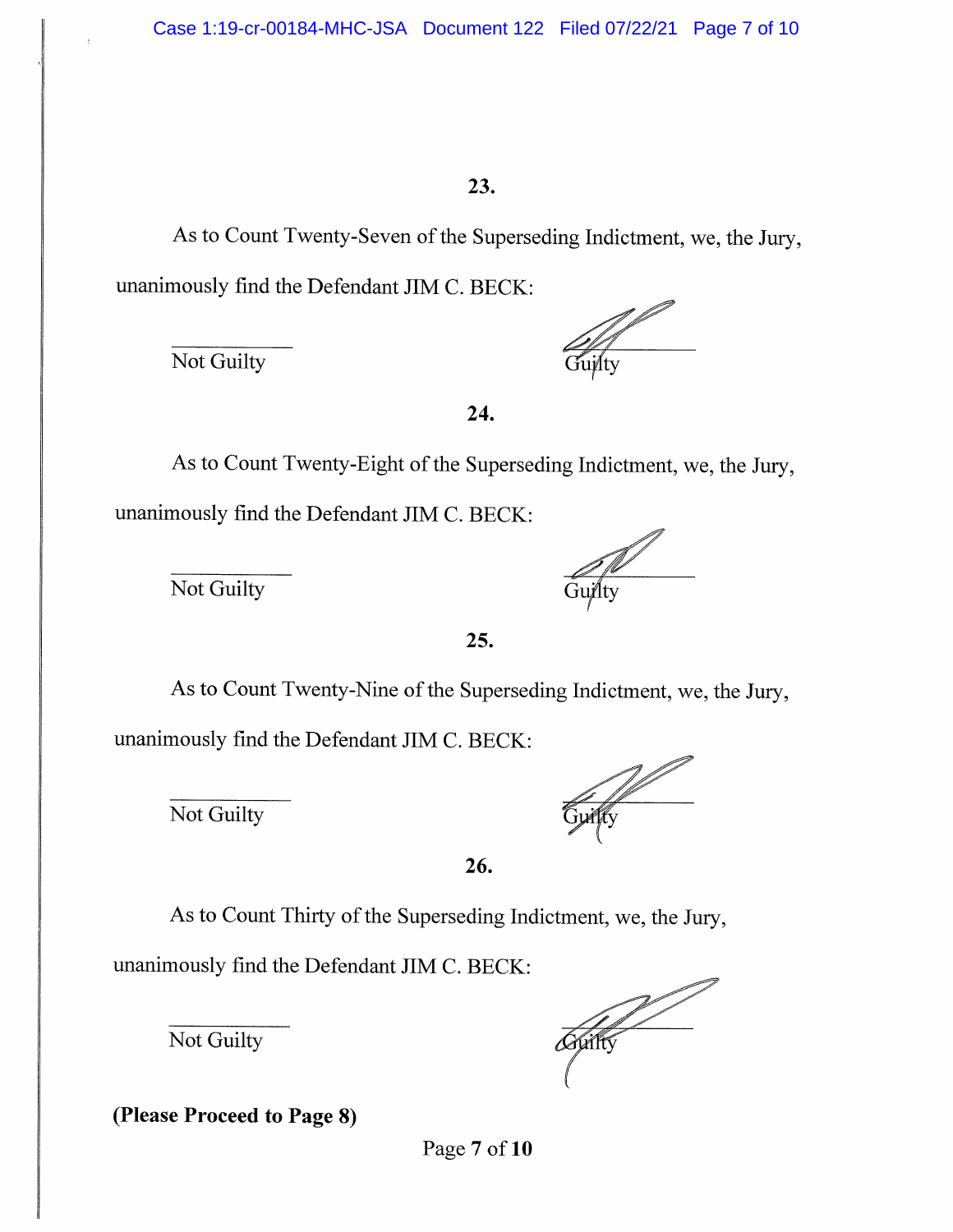As to Count Thirty-One of the Superseding Indictment, we, the Jury, unanimously find the Defendant JIM C. BECK:

Not Guilty

28.

As to Count Thirty-Two of the Superseding Indictment, we, the Jury, unanimously find the Defendant JIM C. BECK:

Not Guilty  $\overline{\mathcal{G}_{\text{utility}}}$ 

29.

As to Count Thirty-Three of the Superseding Indictment, we, the Jury,

unanimously find the Defendant JIM C. BECK:

Not Guilty

| Gujty |
|-------|

30.

As to Count Thirty-Six of the Superseding Indictment, we, the Jury,

unanimously find the Defendant JIM C. BECK:

Not Guilty

**Cuilty** 

(Please Proceed to Page 9)

Page 8 of 10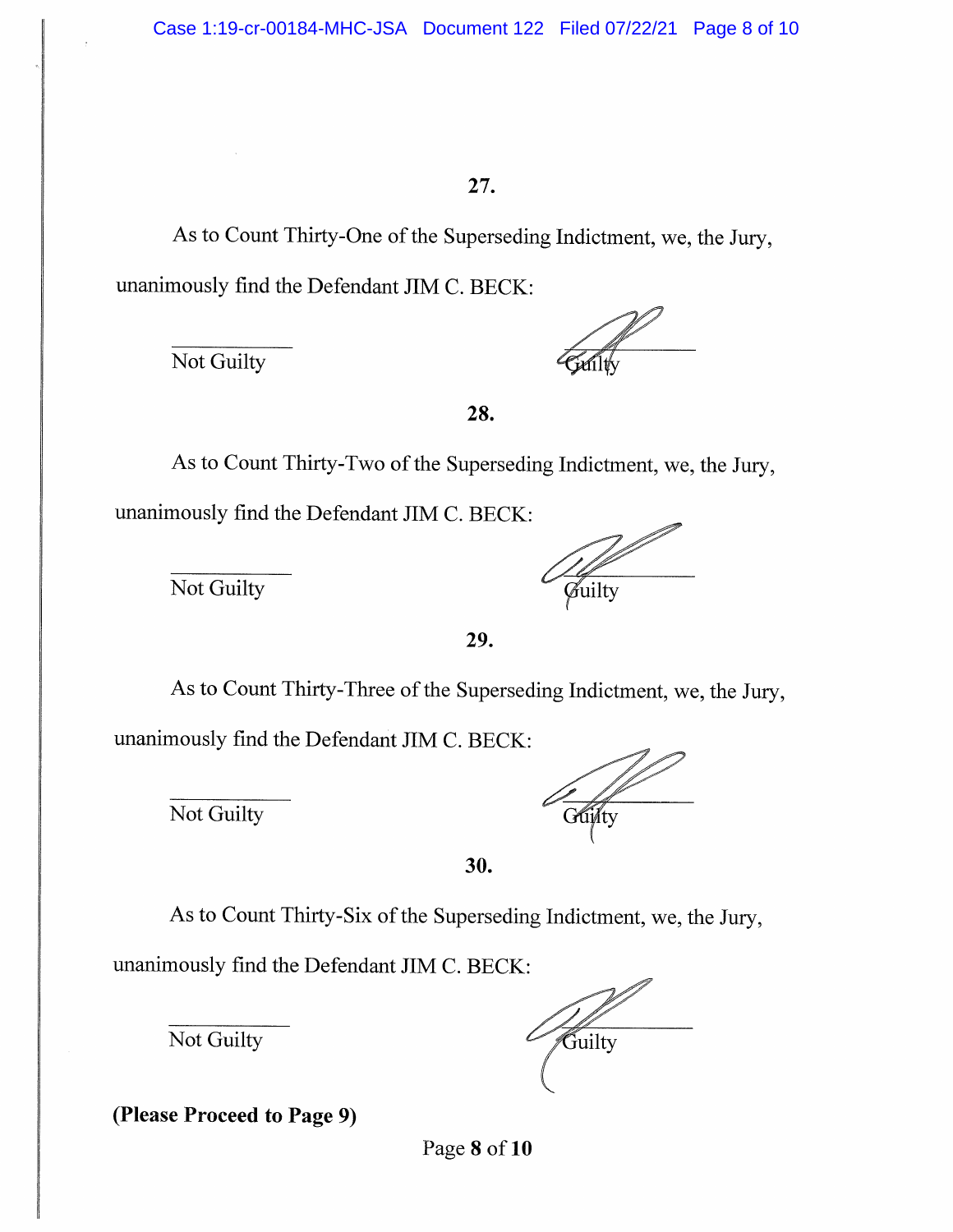As to Count Thirty-Seven of the Superseding Indictment, we, the Jury, unanimously find the Defendant JIM C. BECK:

Not Guilty

32.

As to Count Thirty-Eight of the Superseding Indictment, we, the Jury, unanimously find the Defendant JIM C. BECK:

Not Guilty

33.

As to Count Thirty-Nine of the Superseding Indictment, we, the Jury,

unanimously find the Defendant JIM C. BECK:

Not Guilty

34.

As to Count Forty of the Superseding Indictment, we, the Jury, unanimously

find the Defendant JIM C. BECK:

Not Guilty

(Please Proceed to Page 10)

Page 9 of 10